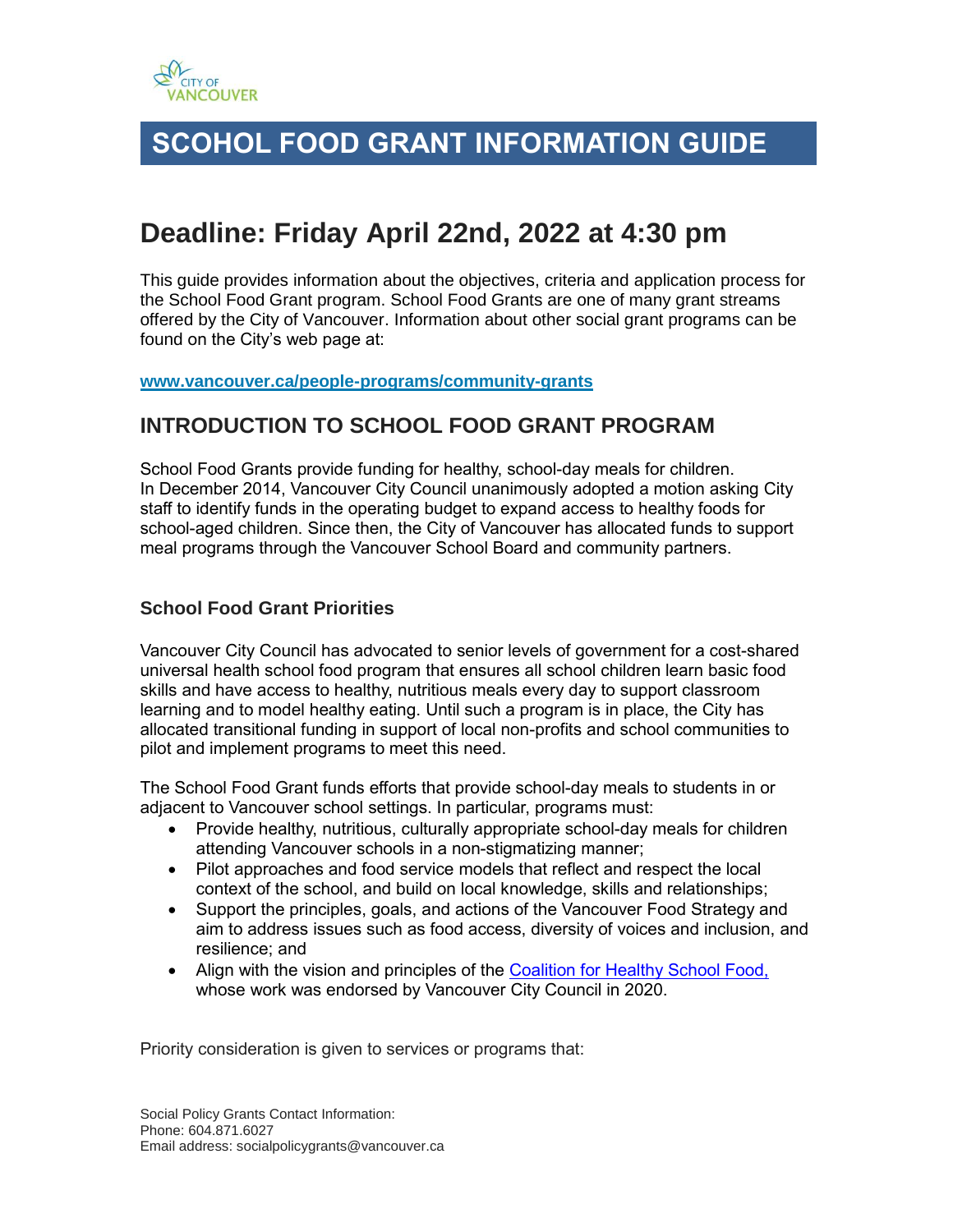

- Align with the [Social Policy Grants Statement of Intent;](https://vancouver.ca/people-programs/community-grants.aspx)
- Reinforce or support the goals of the [Healthy City Strategy](https://vancouver.ca/people-programs/healthy-city-strategy.aspx) with a specific focus on the following goals:
	- o Environments to Thrive In
	- o Active Living and Getting Outside
	- o Feeding Ourselves Well
	- o Being and Feeling Safe and Included
	- o Cultivating Connections
	- o Making Ends Meet and Working Well
- Focus primarily on access to school meals in ways that foster a positive food environment;
- Focus primarily on students of Vancouver schools, with opportunities to connect resources to teachers and student families;

Given the wide variety of project or program types that could potentially be supported by School Food Grants, the grant program does not specify a set goal or benchmark for the number of individuals to be served by the program. However, applicants must demonstrate that the scale of program makes a noteworthy impact on the community and that costs associated with meal provision are in line with other school meal programs.

# **Eligibility**

To be eligible to receive a School Food Grant, an organization must meet the following criteria:

- Obtain the expressed permission of the Vancouver School Board (VSB) to operate in their facility OR in partnership with VSB to offer programming on an adjacent site;
- Be a registered non-profit society, community service co-op or social enterprise wholly owned by a non-profit and in good standing with the Registrar of Companies; OR, be a registered charity, in good standing with the Canadian Revenue Agency; OR, be a First Nations Band; OR deemed by Vancouver City Council to be an organization contributing to the health or welfare of the City;
	- $\circ$  Please note that if you are not registered as one of the above you may partner with a fiscal sponsor that is a registered non-profit society or registered charity in order to meet this requirement.
- Demonstrate accommodation, welcomeness and openness to people of all ages, abilities, sexual orientation, gender identities (including trans\*, gender-variant and two-spirit people), ethnicities, cultural backgrounds, religions, languages, under-represented communities and socio-economic conditions in its policies, practices and programs, except in instances where the exclusion of some group is required for another group to be effectively targeted;
- Have an independent, active governing body composed of volunteers. The bylaws must have provisions that no staff member can be a voting member of the board or executive;
- Be in compliance with the [Canadian Charter of Rights and Freedoms](https://www.canada.ca/en/canadian-heritage/services/how-rights-protected/guide-canadian-charter-rights-freedoms.html) and the [British Columbia Human Rights Code;](https://www.bclaws.gov.bc.ca/civix/document/id/complete/statreg/00_96210_01)

Social Policy Grants Contact Information: Phone: 604.871.6027 Email address: socialpolicygrants@vancouver.ca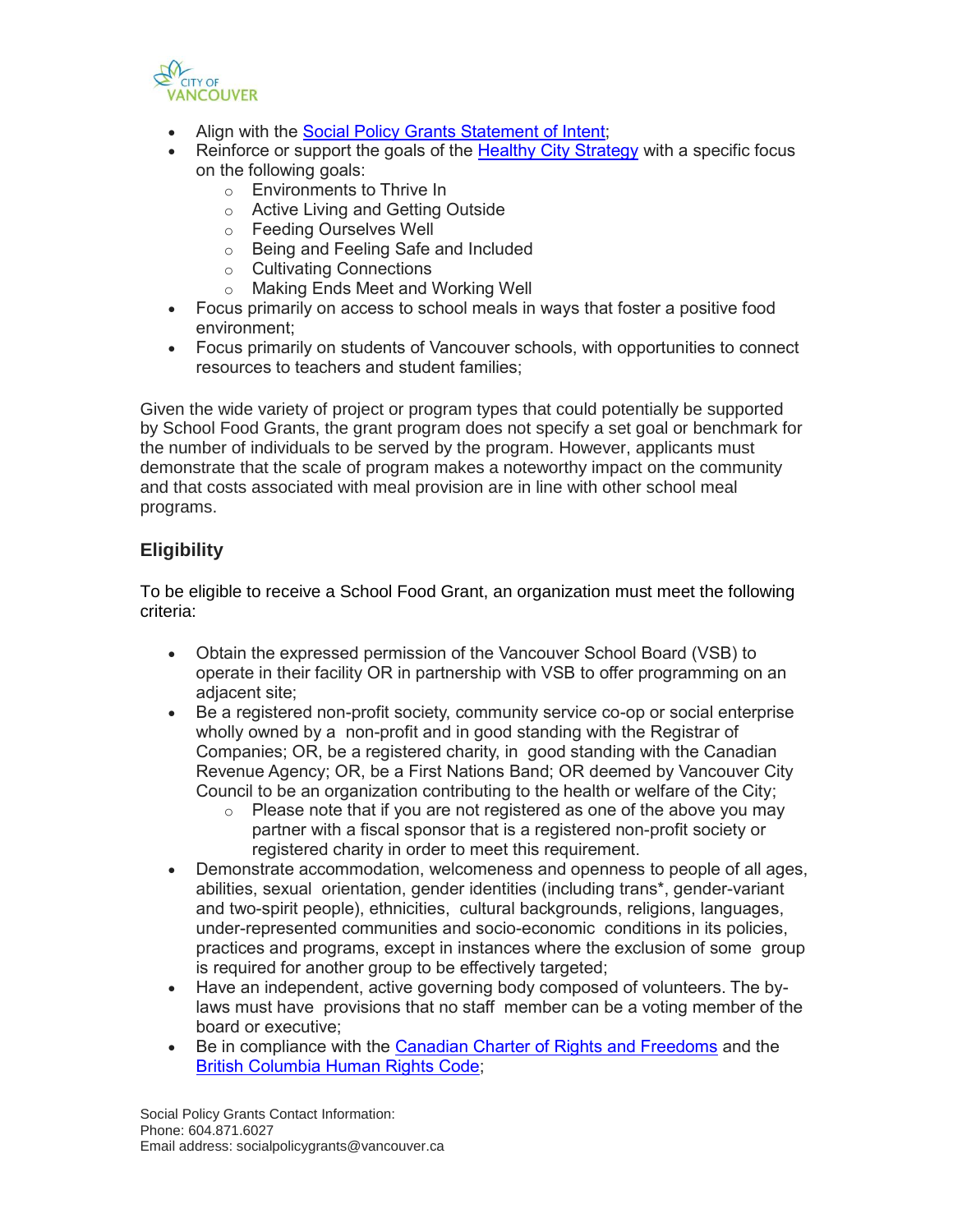

- Have the demonstrated functional capacity and sufficient resources to deliver the programs or work to which the City is being asked to contribute; and,
- Deliver the funded program in Vancouver to Vancouver residents or to Vancouver based non-profits.
- **If you have applied for a grant previously, were not successful and plan to apply again during this intake period we ask that you contact a Social Planner to discuss how your project may or may not align with funding priorities.**

#### **Ineligible Work and Program Expenses**

- Time-limited projects (planned operations of three years or less), or programs and/or organizations in the ideas or early development stage (18 months of operation or less)
- Food recovery or food rescue operations, including sorting, driving, and distribution;
- Those which fall wholly or primarily within the mandate of other government departments, e.g. (but not limited to):
	- $\circ$  Direct healthcare programs (such as health self-help groups, health information programs, medical treatment, maintenance or rehabilitation programs);
	- o Employment training leading to certification;
	- o Initial settlement programs.
- Programs which are primarily recreational (formal recreation programs such as clubs/groups or teams), or educational (formal education leading to a credential);
- Travel expenses, attendance at, or fees for, conferences, workshops or other forms of training;
- One-on-one counselling with licensed psychologists, social workers or registered clinical counsellors;
- Delivery of conferences:
- Transportation expenses, except those that allow users or potential users to access services;
- Legal fees;
- Payment of: City property taxes; capital expenses, operating or capital deficits;
- Act in the capacity of a funding body for, or make grants to any other individual, group or organization;
- Programs directed to the preservation of any particular ethnic or cultural heritage, except in instances for Reconciliation initiatives;
- Research.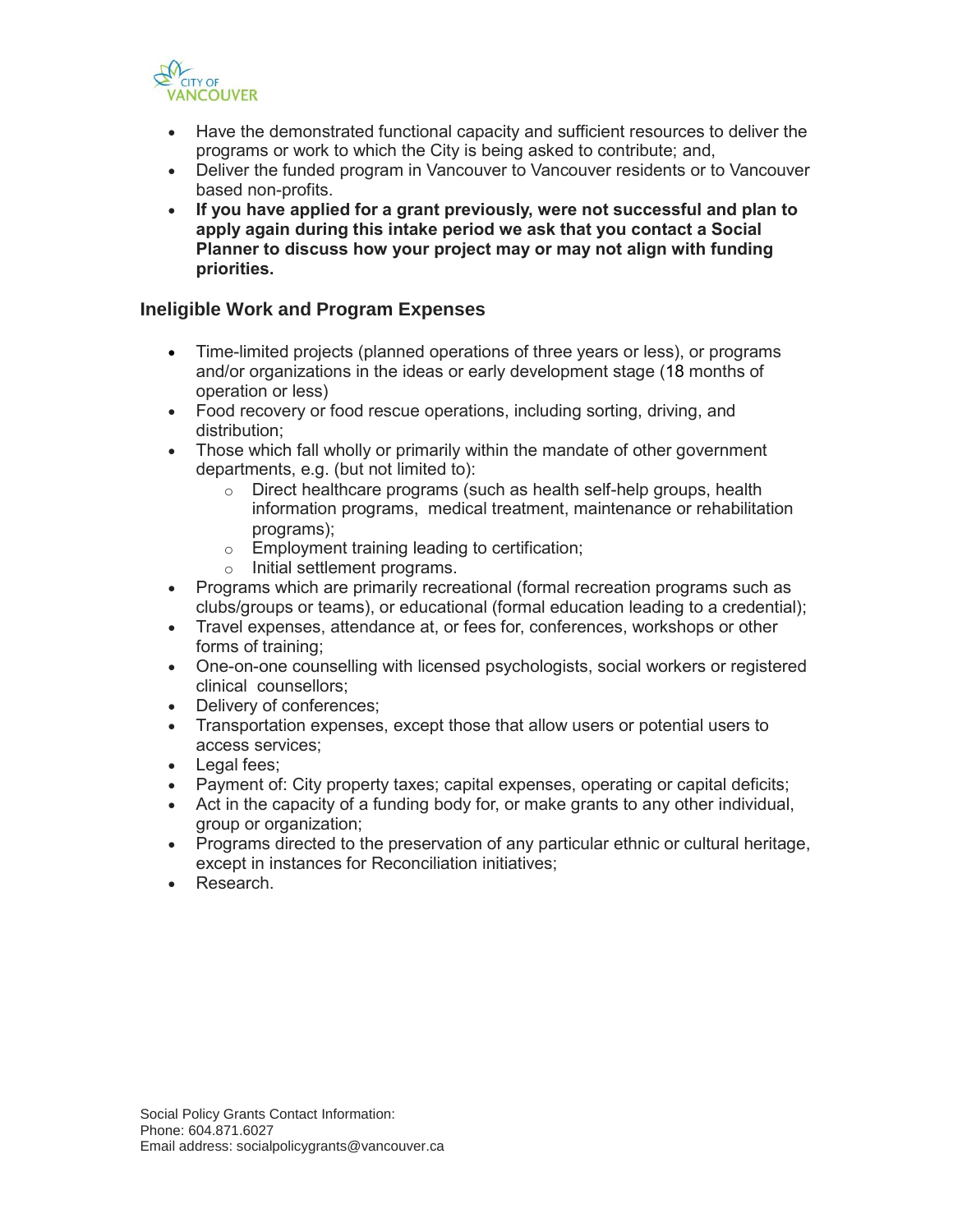

Exceptions to the above may be approved at the discretion of the Managing Director of Social Policy & Projects.

# **APPLYING FOR A PROGRAM THAT WAS NOT FUNDED THROUGH A PREVIOUS APPLICATION?**

**Talk to a planner!** All new applicants are asked to contact a grants planner to discuss applications prior to submission. Applicants that were not successful in the previous year are also asked to contact a grants planner if you are considering applying again. This short phone call will ensure applicants are eligible and will be an opportunity to walk through the process, provide tips and answer questions.

**Social Policy Grants Contact Information: Phone: 604.871.6027 Email address: socialpolicygrants@vancouver.ca**

#### **Changes in 2022:**

A number of changes have been made for 2022 to ease the administrative burden of the application process, and to allow grantees more flexibility in the use of grant funds.

- **1. Unrestricted budget.** Grant funding will be unrestricted except for the restrictions noted above (see **Ineligible Programs and Program Expenses)**. Applicants are still required to submit a program-specific budget(s). This change allows applicant organization that as a whole might be considered ineligible (e.g. meal programs), but they are operating a program that may be eligible (e.g. community kitchens and food growing workshops).
- **2. The choice to apply for more than one program within one application.** If applicants are planning to apply for more than one program, they can now make one application for the combined total amount, rather than making separate applications for each program (applicants can still choose to make separate applications for separate programs if they prefer).
- **3. Organization budget forms (using a city template) will no longer be required.** Instead, organizations will be asked to submit their own financial statements (audited or reports to the board).
- **4. Applications will now be accepted twice per year:** spring and fall intakes. See website for details: [www.vancouver.ca/people-programs/community-grants](https://www.vancouver.ca/people-programs/community-grants)
- **5. Word limits have been removed from all fields, except one.**
- **6. Applications will be submitted online:** printed copies or emailed applications will no longer be accepted.

# **Fairness and Equity**

Social Policy Grants Contact Information: Phone: 604.871.6027 Email address: socialpolicygrants@vancouver.ca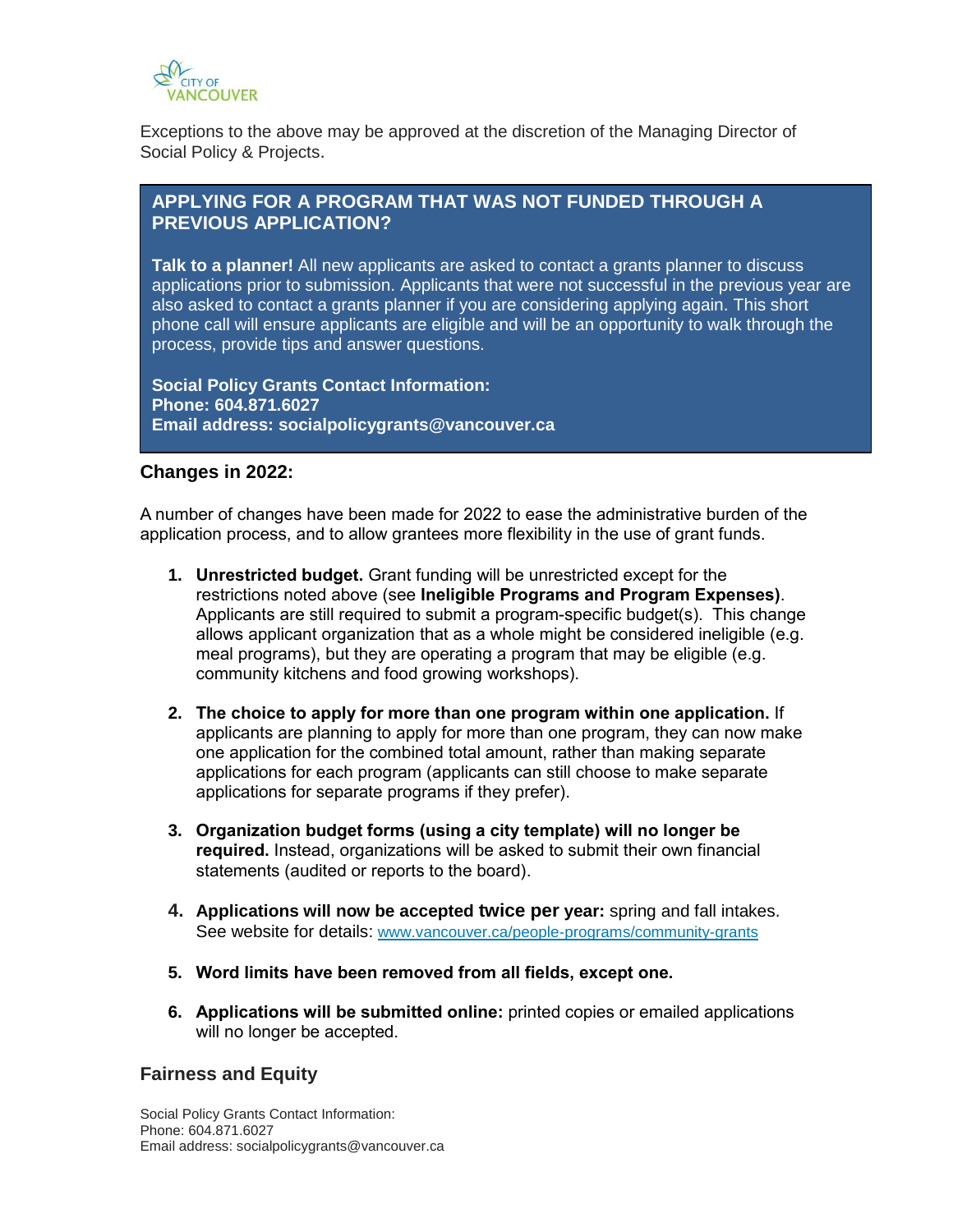

School Food Grants provide funding that addresses inequity and mitigates conditions that create barriers to equity for residents of Vancouver. Throughout the application applicants are encouraged to link their work directly to achieving this goal.

The City of Vancouver has developed an Equity Framework to address systemic racism and to reduce barriers for those who have historically experienced the most exclusion, violence and harm.

This framework is an internal document that will shape how the City, as an employer and policymaker, provides additional supports for equity-seeking groups in order to advance fair conditions for all people.

For more information about the City's approach, we invite you to read more about the many steps that the City of Vancouver is taking to address racism and inequality:

#### **[www.vancouver.ca/people-programs/equity-diversity-inclusion](http://www.vancouver.ca/people-programs/equity-diversity-inclusion)**

# **HOW TO APPLY**

All applications are now being accepted online via *VanApply*. Rather than forms, required information will appear as tasks which include:

- Organization Information
- Nature of Work: Outlining the type and impact of the work to be supported by the application
- Program-specific budget: Applicants are asked to complete a simple table with high-level expenses and revenue line items. Alternatively, they may upload a document with requested budgeting information.
- Organization budget: Organizations will no longer be required to submit an Organization Budget using a city template. Instead, we will accept financial statements for the most recently-completed fiscal year (i.e., audited, review engagement, notice to reader).
- Additional supporting materials are required are as follows:
	- o Annual General Meeting minutes
	- o Annual Report (if available)
	- o Board of Directors List
	- o Incorporation Documentation
	- o Minutes of the Most Recent Board Meeting
	- o Organization By-law/Constitution
	- o Organization's Policy on Diversity (if available)

Please ensure you have all required documents at hand to upload, as you will be unable to submit an incomplete application.

If you have questions or need assistance completing your application, please do not hesitate to contact us. Contact details are below.

#### **Timeline and Review Process**

Social Policy Grants Contact Information: Phone: 604.871.6027 Email address: socialpolicygrants@vancouver.ca